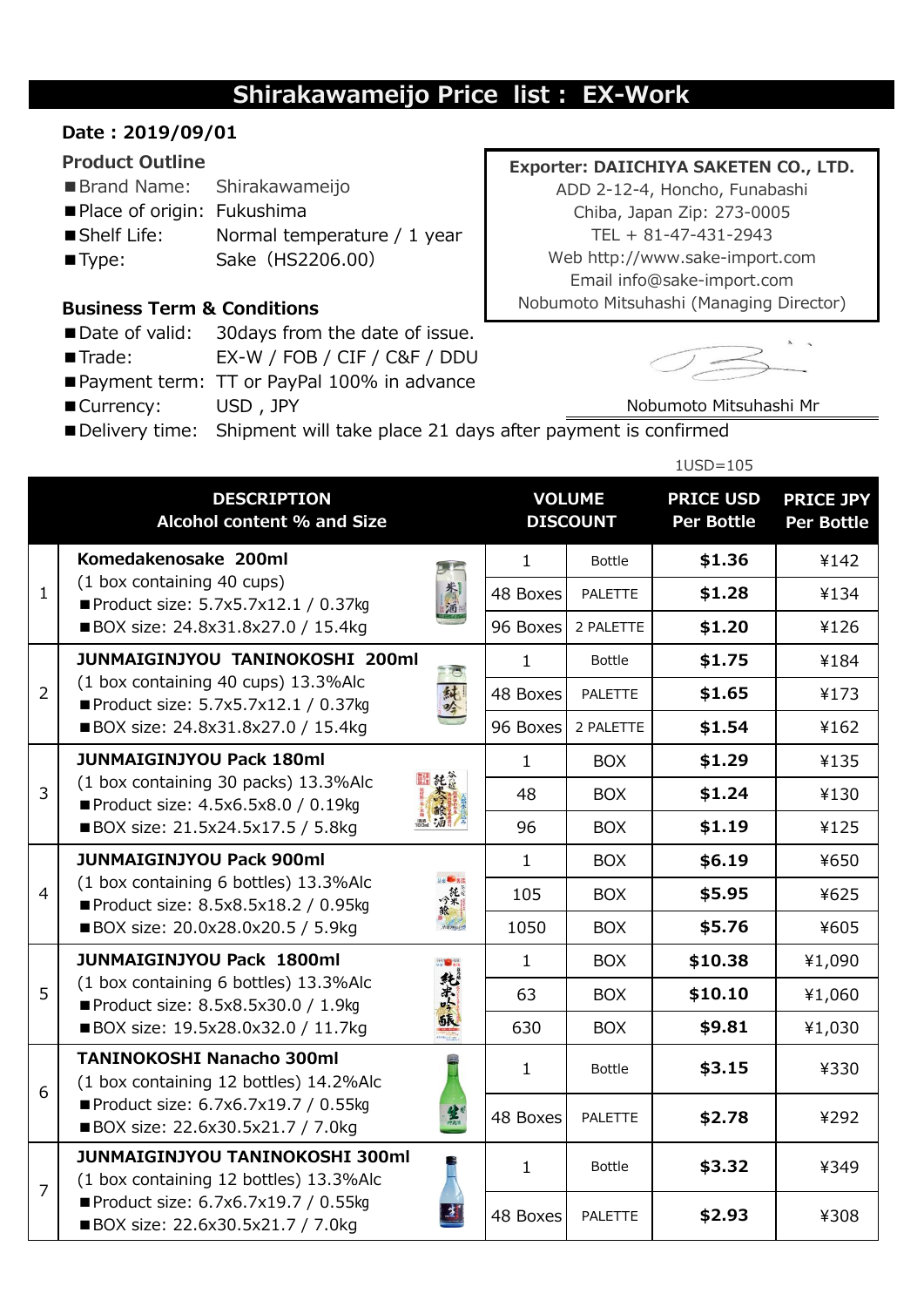| 8  | <b>JUNMAIGINJYOU TANINOKOSHI 300ml</b><br>(1 box containing 12 bottles) 14.5%Alc<br>Product size: 6.7x6.7x19.7 / 0.55kg<br>■ BOX size: 22.6x30.5x21.7 / 7.0kg    | $\mathbf{1}$                               | <b>Bottle</b>                 | \$3.23  | ¥340   |
|----|------------------------------------------------------------------------------------------------------------------------------------------------------------------|--------------------------------------------|-------------------------------|---------|--------|
|    |                                                                                                                                                                  | 48 Boxes                                   | <b>PALETTE</b>                | \$2.85  | ¥300   |
| 9  | <b>JUNMAIGINJYOU TANINOKOSHI 300ml</b><br>(1 box containing 40 bottles) 14.3%<br>Product size: 11.5x11.5x11.5 / 0.8kg<br>Imitation barrel glass bottle inside    | $\mathbf{1}$                               | <b>Bottle</b>                 | \$20.06 | ¥2,107 |
|    |                                                                                                                                                                  | 24 Boxes                                   | <b>PALETTE</b>                | \$17.70 | ¥1,859 |
|    |                                                                                                                                                                  |                                            | Minimum order unit 40 Bottles |         |        |
| 10 | <b>JUNMAIGINJYOU TANINOKOSHI 1800m!</b>                                                                                                                          | 1                                          | <b>Bottle</b>                 | \$36.28 | ¥3,810 |
|    | (1 box containing 6 bottles) 14.3%<br>Product size: 19.0x19.0x20.0 / 3.5kg<br>Imitation barrel glass bottle inside                                               | 24 Boxes                                   | <b>PALETTE</b>                | \$32.01 | ¥3,362 |
|    |                                                                                                                                                                  |                                            | Minimum order unit 24 Bottles |         |        |
| 11 | <b>JUNMAIGINJYOU TANINOKOSHI 720ml</b><br>(1 box containing 6 bottles) 14.3%<br>Product size: 8.4x8.4x28.2 / 1.2kg<br>■ BOX size: 18.3x27.5x300 / 7.5kg          | $\mathbf{1}$                               | <b>Bottle</b>                 | \$8.57  | ¥900   |
|    |                                                                                                                                                                  | 96 Boxes                                   | <b>PALETTE</b>                | \$8.06  | ¥847   |
|    |                                                                                                                                                                  |                                            | 960 Boxes CONTAINER           | \$7.56  | ¥794   |
|    | KOMEDAKENOSAKE 720ml 13.3%<br>(1 box containing 6 bottles)<br>Product size: 8.4x8.4x28.2 / 1.2kg<br>■ BOX size: 18.3x27.5x300 / 7.5kg                            | $\mathbf{1}$                               | <b>Bottle</b>                 | \$6.91  | ¥725   |
| 12 |                                                                                                                                                                  | 96 Boxes                                   | <b>PALETTE</b>                | \$6.50  | ¥683   |
|    |                                                                                                                                                                  |                                            | 960 Boxes CONTAINER           | \$6.09  | ¥640   |
|    | <b>JUNMAI AIZUBANDAISAN 720ml 15.3%</b><br>(1 box containing 6 bottles)<br>悠光酒<br>Product size: 8.4x8.4x28.2 / 1.2kg<br>■ BOX size: 18.3x27.5x300 / 7.5kg        | $\mathbf{1}$                               | <b>Bottle</b>                 | \$8.57  | ¥900   |
| 13 |                                                                                                                                                                  | 96Boxes                                    | <b>PALETTE</b>                | \$8.06  | ¥847   |
|    |                                                                                                                                                                  |                                            | 960Boxes CONTAINER            | \$7.56  | ¥794   |
|    | <b>JUNMAIGINJYOU GOHEIDON 720ml 14.3%</b>                                                                                                                        | 1                                          | <b>Bottle</b>                 | \$8.57  | ¥900   |
| 14 | (1 box containing 6 bottles)<br>Product size: 8.4x8.4x28.2 / 1.2kg<br>發<br>■ BOX size: 18.3x27.5x300 / 7.5kg                                                     | 96Boxes                                    | <b>PALETTE</b>                | \$8.06  | ¥847   |
|    |                                                                                                                                                                  |                                            | 960Boxes CONTAINER            | \$7.56  | ¥794   |
|    | <b>JUNMAIGINJYOU KURADASHI 720ml 15.2%</b>                                                                                                                       | $\mathbf{1}$                               | <b>Bottle</b>                 | \$8.57  | ¥900   |
| 15 | (1 box containing 6 bottles)<br>黨<br>Product size: 8.4x8.4x28.2 / 1.2kg<br>■ BOX size: 18.3x27.5x300 / 7.5kg                                                     | 96Boxes                                    | <b>PALETTE</b>                | \$8.06  | ¥847   |
|    |                                                                                                                                                                  | NIGORI-SAKE (Cloudy Sake / Unfilterd Sake) |                               |         |        |
|    | <b>TANINOKOSHI SHIBORITATE 720ml 15.2% *</b><br>(1 box containing 6 bottles)<br>Product size: 8.4x8.4x28.2 / 1.2kg<br>梅<br>■ BOX size: 18.3x27.5x300 / 7.5kg     | $\mathbf{1}$                               | <b>Bottle</b>                 | \$8.57  | ¥900   |
| 16 |                                                                                                                                                                  | 96Boxes                                    | <b>PALETTE</b>                | \$7.56  | ¥794   |
|    |                                                                                                                                                                  | <b>SHIBORITATE = Freshly squeezed</b>      |                               |         |        |
|    | <b>JUNMAIGINJYOU TANINOKOSHI 1.8L</b><br>(1 box containing 6 bottles) 14.3%<br>地火<br>Product size: 10.3x10.3x40.5 / 2.9kg<br>■ BOX size: 26.8x39.0x42.3 / 18.8kg | $\mathbf{1}$                               | <b>Bottle</b>                 | \$12.24 | ¥1,285 |
| 17 |                                                                                                                                                                  | 30Boxes                                    | <b>PALETTE</b>                | \$11.52 | ¥1,210 |
|    |                                                                                                                                                                  |                                            | 300Boxes CONTAINER            | \$10.80 | ¥1,134 |
|    | KOMEDAKENOSAKE 1.8L 13.3%<br>(1 box containing 6 bottles)<br>赤海<br>Product size: 10.3x10.3x40.5 / 2.9kg<br>■ BOX size: 26.8x39.0x42.3 / 18.8kg                   | $\mathbf{1}$                               | <b>Bottle</b>                 | \$9.62  | ¥1,010 |
| 18 |                                                                                                                                                                  | 30Boxes                                    | <b>PALETTE</b>                | \$9.05  | ¥950   |
|    |                                                                                                                                                                  | 300Boxes                                   | <b>CONTAINER</b>              | \$8.49  | ¥891   |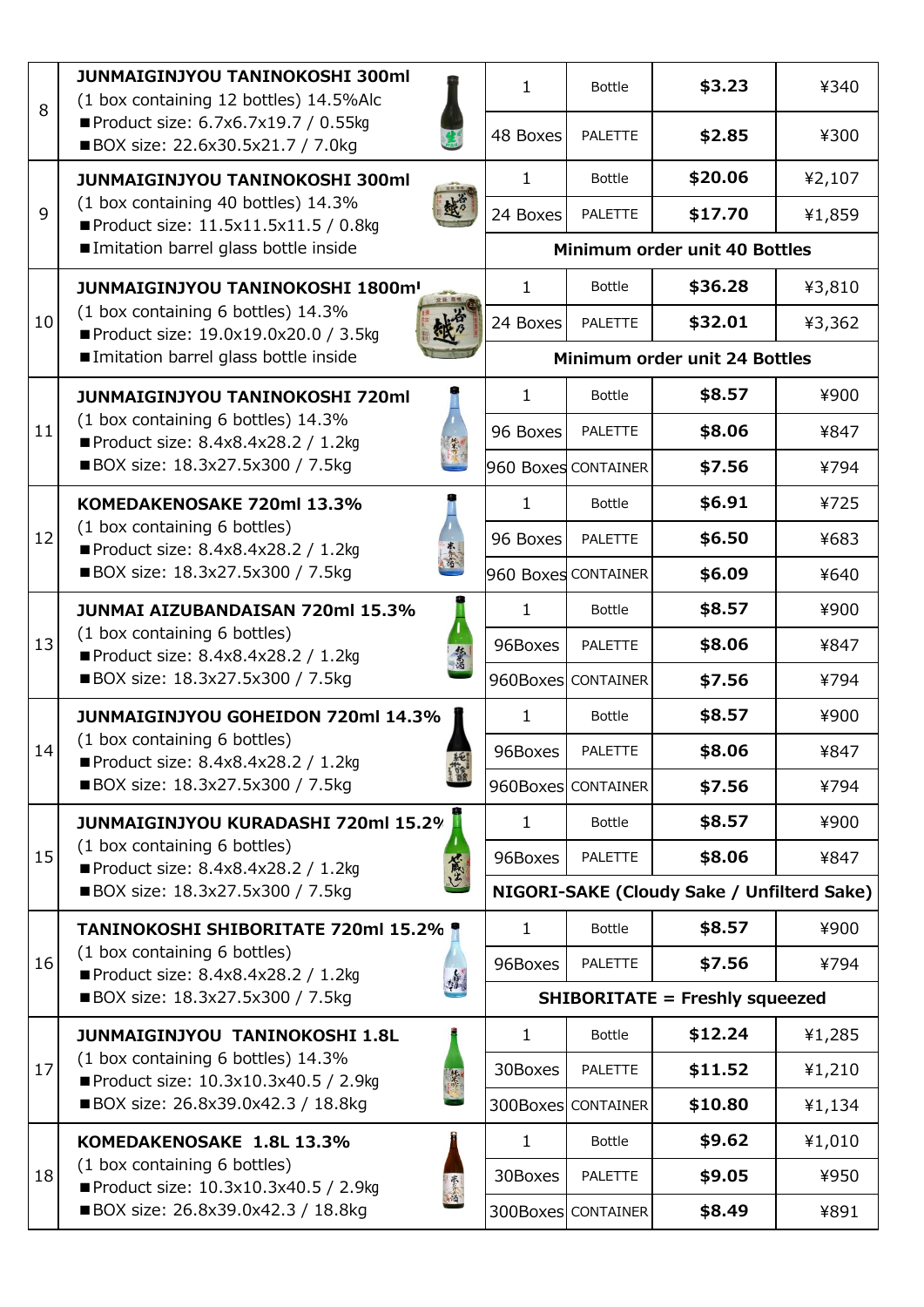|    | TANINOKOSHI SHIBORITATE 1800ml 15.2'                                                                                                                   |              | $\mathbf{1}$              | <b>Bottle</b>             | \$10.49 | ¥1,102 |
|----|--------------------------------------------------------------------------------------------------------------------------------------------------------|--------------|---------------------------|---------------------------|---------|--------|
| 19 | (1 box containing 6 bottles)<br>Product size: 10.3x10.3x40.5 / 2.9kg<br>■ BOX size: 26.8x39.0x42.3 / 18.8kg                                            | 30Boxes      | <b>PALETTE</b>            | \$9.87                    | ¥1,037  |        |
|    |                                                                                                                                                        |              | <b>300Boxes CONTAINER</b> | \$9.26                    | ¥972    |        |
| 20 | <b>ONIKOROSHI Bottle 1.8L 14.2%</b><br>(1 box containing 6 bottles)<br>Product size: 10.3x10.3x40.5 / 2.9kg<br>■ BOX size: 26.8x39.0x42.3 / 18.8kg     | $\mathbf{1}$ | <b>Bottle</b>             | \$9.44                    | ¥991    |        |
|    |                                                                                                                                                        |              | 30Boxes                   | PALETTE                   | \$8.89  | ¥933   |
|    |                                                                                                                                                        |              |                           | <b>300Boxes CONTAINER</b> | \$8.33  | ¥875   |
| 21 | 13.2 Pack 180ml<br>(1 box containing 30 packs)<br>Product size: 4.5x6.5x8.0 / 0.19kg<br>■ BOX size: 21.5x24.5x17.5 / 5.8kg                             | $\mathbf{1}$ | <b>BOX</b>                | \$1.05                    | ¥110    |        |
|    |                                                                                                                                                        |              | 48                        | <b>BOX</b>                | \$1.00  | ¥105   |
|    |                                                                                                                                                        | 96           | <b>BOX</b>                | \$0.90                    | ¥95     |        |
| 22 | 13.2 Pack 2L<br>(1 box containing 6 bottles)<br>Product size: 8.5x8.5x32.0 / 2.1kg<br>■ BOX size: 19.5x28.0x34.5 / 12.8kg                              | $\mathbf{1}$ | <b>BOX</b>                | \$8.48                    | ¥890    |        |
|    |                                                                                                                                                        |              | 63                        | <b>BOX</b>                | \$7.90  | ¥830   |
|    |                                                                                                                                                        |              | 630                       | <b>BOX</b>                | \$7.33  | ¥770   |
|    | 13.2 Pack 3L<br>(1 box containing 4 packs)<br>Product size: 9.5x9.5x36.7 / 3.15kg<br>■ BOX size: 22.0x23.0x40.7 / 12.8kg                               |              | $\mathbf{1}$              | <b>BOX</b>                | \$12.38 | ¥1,300 |
| 23 |                                                                                                                                                        |              | 60                        | <b>BOX</b>                | \$11.57 | ¥1,215 |
|    |                                                                                                                                                        |              | 600                       | <b>BOX</b>                | \$10.81 | ¥1,135 |
|    | 14.2 Pack 2L<br>(1 box containing 6 bottles)<br>Product size: 8.5x8.5x30.0 / 1.9kg<br>■ BOX size: 19.5x28.0x32.0 / 11.7kg                              |              | $\mathbf{1}$              | <b>BOX</b>                | \$9.33  | ¥980   |
| 24 |                                                                                                                                                        |              | 63                        | <b>BOX</b>                | \$8.86  | ¥930   |
|    |                                                                                                                                                        |              | 630                       | <b>BOX</b>                | \$8.38  | ¥880   |
|    | <b>JOUSEN AIZU-BANDAISAN 1.8L 15.2%</b><br>(1 box containing 6 bottles)<br>Product size: 10.3x10.3x40.5 / 2.9kg<br>■ BOX size: 26.8x39.0x42.3 / 18.8kg |              | $\mathbf{1}$              | <b>Bottle</b>             | \$10.67 | ¥1,120 |
| 25 |                                                                                                                                                        |              | 30Boxes                   | PALETTE                   | \$10.04 | ¥1,054 |
|    |                                                                                                                                                        |              |                           | <b>300Boxes CONTAINER</b> | \$9.41  | ¥988   |
|    | NICHIDAI Bottle 1.8L 14.2%<br>(1 box containing 6 bottles)<br>Product size: 10.3x10.3x40.5 / 2.9kg<br>■ BOX size: 26.8x39.0x42.3 / 18.8kg              |              | 1                         | <b>Bottle</b>             | \$9.35  | ¥982   |
| 26 |                                                                                                                                                        |              | 30Boxes                   | <b>PALETTE</b>            | \$8.80  | ¥924   |
|    |                                                                                                                                                        |              |                           | <b>300Boxes CONTAINER</b> | \$8.25  | ¥867   |
|    | Komedakenosake 180ml<br>(1 box containing 30 packs)<br>Product size: 4.5x6.5x8.0 / 0.19kg<br>■ BOX size: 21.5x24.5x17.5 / 5.8kg                        |              | 1Box                      | <b>BOX</b>                | \$1.14  | ¥119   |
| 27 |                                                                                                                                                        |              | 84Boxes                   | <b>PALETTE</b>            | \$1.07  | ¥112   |
|    |                                                                                                                                                        |              |                           | 840Boxes CONTAINER        | \$1.00  | ¥105   |
|    | Komedakenosake 900ml<br>(1 box containing 6 bottles)<br>Product size: 8.5x8.5x18.2 / 0.95kg<br>■ BOX size: 20.0x28.0x20.5 / 5.9kg                      |              | 1Box                      | <b>BOX</b>                | \$5.25  | ¥551   |
| 28 |                                                                                                                                                        |              | 105Boxes                  | <b>PALETTE</b>            | \$4.94  | ¥518   |
|    |                                                                                                                                                        |              |                           | 1050Boxes CONTAINER       | \$4.63  | ¥486   |
| 29 | KOMEDAKENOSAKE 2L 13.3%<br>朱酒<br>(1 box containing 6 packs)<br>Product size: 8.5x8.5x32.0 / 2.1kg<br>■ BOX size: 19.5x28.0x34.5 / 12.8kg<br>2e         |              | $\mathbf{1}$              | <b>Bottle</b>             | \$7.87  | ¥826   |
|    |                                                                                                                                                        |              | 63Boxes                   | <b>PALETTE</b>            | \$7.41  | ¥778   |
|    |                                                                                                                                                        |              |                           | 630Boxes CONTAINER        | \$6.94  | ¥729   |